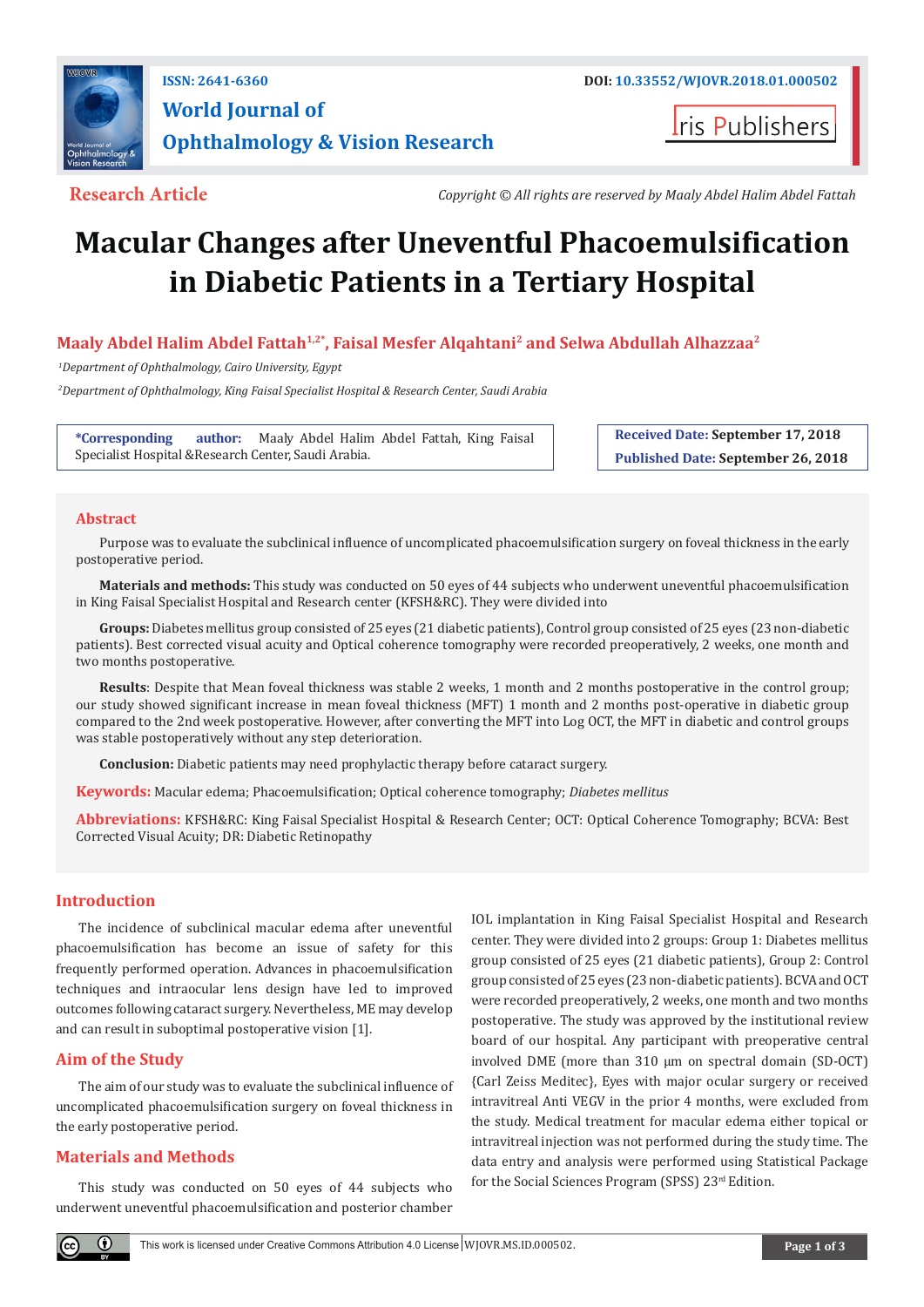# **Result**

1. The mean age of control group was 68.14±6.7 while that of the diabetic group was 64±10.126 with a mean duration of diabetes of 16 years ±8.124.

2. No diabetic retinopathy (DR) was detected preoperative in 40% of diabetic eyes. Five patients (20%) had moderate non-proliferative diabetic retinopathy. Mild non-proliferative diabetic retinopathy was recorded in 32% of eyes of diabetic patients.

3. Proliferative diabetic retinopathy (treated with complete laser photocoagulation 2-3years before cataract surgery) was realized in 2 patients only (8%)

Mean Foveal Thickness (MFT) in diabetic patients was higher than control group preoperative and postoperative (2 weeks, 1 month, and 2 months) with high statistical significance difference (Table 1). Significant increase MFT 1 month and 2 months postoperative in diabetic group compared to the 2nd week postoperative. MFT was stable 2 weeks, 1 month and 2 months postoperative in the control group. Visual acuity is markedly improved from 0.6 to 0.2 postoperatively in all patients of group 1 and 2 at the second week postoperative. Despite there was no statistical significance difference in the VA recorded in diabetic patients at 2<sup>nd</sup> week, 1<sup>st</sup> month and 2nd month postoperative but statistical significance difference was noted in group 2 as the visual acuity improved to 0.2 in the 2nd week then showed one line improvement in the  $1<sup>st</sup>$  month and  $2<sup>nd</sup>$  month postoperative as described.

**Table 1:** Comparison between diabetics & control groups regarding log OCT.

| Log OCT                   | $DM(n=25)$                                   | Control $(n=25)$                             | P value    |
|---------------------------|----------------------------------------------|----------------------------------------------|------------|
| Preoperative              | $263.52 \pm 57.3$<br>Log 263/200<br>$= 0.11$ | 221.44±25<br>Log 221/200<br>$= 0.043$        | 0.0001 HS  |
| 2 week<br>postoperative   | $263.68 \pm 62$<br>Log 263/200<br>$= 0.11$   | $222.0 \pm 27.4$<br>Log 222/200<br>$= 0.045$ | 0.004 HS   |
| 1 month<br>postoperative  | $282.8 \pm 85.6$<br>Log 282/200<br>$= 0.14$  | 223.56±22.4<br>Log<br>223/200=0.047          | $0.002$ HS |
| 2 months<br>postoperative | $282 + 95$<br>Log 282/200<br>$= 0.14$        |                                              | 0.005 HS   |

# **Comparison between diabetics & Control groups regarding log oct**

Logarithmic transformation of retinal thickness is a proposed method for assessing whether the observed OCT change in a patient is real; one step log scale change exceeds the measurement error for all degrees of retinal thickness in current instruments. This Logarithmic transformation of retinal thickness has a value for the follow up visits for statistical comparisons.it is calculated by taking the log base of the ratio of the central subfield thickness divided by 200 and rounding to the nearest hundredth [1]. Our results showed that after converting the MFT into Log OCT, the MFT in diabetic and control groups was stable postoperatively without any step deterioration.

# **Changes occurred at each time Interval regarding MFT in each group**

MFT of 64% in diabetic group, 68%, and 60 % of eyes were stable in 2nd week,  $1^{st}$  month  $&2^{nd}$  month postoperative respectively. 5 eyes (20%) showed one step deterioration in the second month postoperative. only one eye showed deterioration 3 steps in the 1st month and 2nd month postoperative. In control group: MFT of 84%, 76%, and 80 % of eyes were stable in 2nd week, 1<sup>st</sup> month &2<sup>nd</sup> month postoperative respectively. 3 eyes (12%) showed only one step deterioration in the first month postoperative. No one showed deterioration 2 or 3 steps in the 1st or 2nd month postoperative (Table 2).

**Table 2:** Showed changes occurred at each time interval regarding MFT in both groups.

| <b>LOG OCT</b>              | <b>Thickness</b> |                                | <b>Thickness</b>               | <b>Stable</b>  |                   |              |  |
|-----------------------------|------------------|--------------------------------|--------------------------------|----------------|-------------------|--------------|--|
| <b>DM</b> Group             | 1<br><b>step</b> | 2 <sup>2</sup><br><b>steps</b> | $\overline{3}$<br><b>steps</b> | 1 step only    | 0 <sub>step</sub> | <b>Total</b> |  |
| 2nd week                    | $\mathbf{1}$     | 1                              | $\theta$                       | 7              | 16<br>(64%)       | 25           |  |
| 1st month                   | $\overline{4}$   | $\mathbf{1}$                   | 1                              | $\overline{2}$ | 17<br>(68%)       | 25           |  |
| 2nd month                   | 5                | $\overline{2}$                 | 1                              | $\overline{2}$ | 15<br>$(60\%)$    | 25           |  |
| <b>LOG OCT ControlGroup</b> |                  |                                |                                |                |                   |              |  |
| 2nd week                    | 1 eye            | $\mathbf{0}$                   | $\theta$                       | 3              | 21<br>(84%)       | 25           |  |
| 1st month                   | 3 eyes           | $\theta$                       | $\theta$                       | 3              | 19<br>(76%)       | 25           |  |
| 2nd month                   | 2 eyes           | $\Omega$                       | $\theta$                       | 3              | 20<br>$(80\%)$    | 25           |  |

# **Comparisons between LOG MAR in both Groups**

There was no statistical significance difference in the VA (log MAR) between both diabetic patients and control group either in the 2<sup>nd</sup> week, 1<sup>st</sup> or 2<sup>nd</sup> month postoperative (Table 3).

| <b>Table 3:</b> Comparison between diabetics & control group regarding MFT |  |  |  |
|----------------------------------------------------------------------------|--|--|--|
| and BCVA.                                                                  |  |  |  |

| <b>MFT</b>                | $DM(n=25)$         | Control $(n=25)$ | P value    |  |
|---------------------------|--------------------|------------------|------------|--|
| Preoperative              | $263.52 + 57.3$    | 221.44±25        | 0.0001 HS  |  |
| 2 week postop.            | $263.68 \pm 62$    | $222.0+27.4$     | $0.004$ HS |  |
| 1 month postop.           | $282.8 \pm 85.6$   | 223.56±22.4      | $0.002$ HS |  |
| 2 months<br>postop.       | $282 + 95$         | 223.44±22.83     | $0.005$ HS |  |
| VA (Log MAR)              | DM $(n=25)$        | Control $(n=25)$ | P value    |  |
| Preoperative              | $0.648\pm0.39$     | $0.596 \pm 0.37$ | $0.6$ NS   |  |
| 2 weeks<br>postoperative  | $0.244 \pm 0.2434$ | $0.200 \pm 0.18$ | $0.16$ NS  |  |
| 1 month<br>postoperative  | $0.220 \pm 0.2345$ | $0.168 \pm 0.17$ | $0.3$ NS   |  |
| 2 months<br>postoperative | $0.204 \pm 0.2557$ | $0.164 \pm 0.14$ | $0.5$ NS   |  |

HS: highly significant; NS: non-significan

# **Changes occurred at each time interval regarding VA in each group**

 In the diabetic group 19 (76%), 20 (80%), 22 (88%) eyes showed improvement of their vision at 2nd week, 1<sup>st</sup> month and 2<sup>nd</sup>